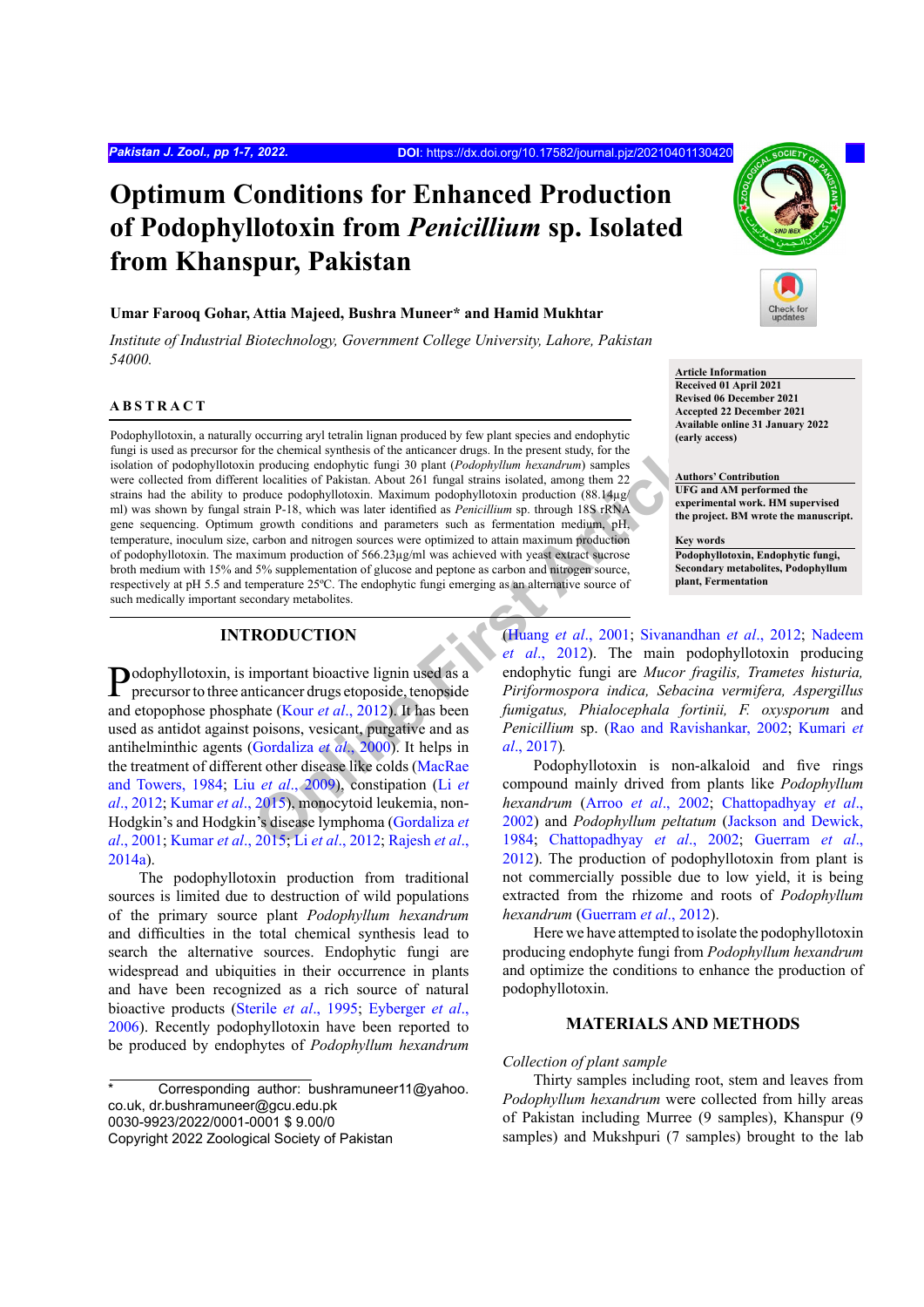and stored at 4ºC.

The plant samples were thoroughly washed and sterilized by the method used by Kjer *et al*. (2010). Surface sterilized plant parts i.e. root, stem, leaves were cut into small pieces and placed on sterilized ampicillin added potato dextrose agar plates (Guerram *et al*., 2012).

The plates were incubated at 25ºC for 5 days. The fungi growing out of the plant tissues were screened for the production of podophyllotoxin through submerged fermentation.

# *Submerged fermentation of fungal isolates and analysis of podophyllotoxin*

Spore suspension (1%) was used to inoculate into the fermentation flask. Spore suspension was prepared by adding 10 mL of sterilized distilled water in the fully grown and sporulated fungal slant. The number of spores per ml was counted with the help of hemocytometer and uniform spore number was adjusted.

For Submerged fermentation individual purified fungal strains were inoculated in the set of three 250 ml Erlenmyer flask containing 30 ml of sterilized potato dextrose broth. The flasks were incubated at 25ºC for 7 days.

For expension was prepared<br>
Spore suspension was prepared<br>
dextrose broth PYDB, 20 g pepter<br>
erilized distilled water in the fully 5 g of dextrose dissolved in 1 L d<br>
fungal slant. The number of spores<br> *or* and the set o After 7 days of fermentation, the biomass was separated with the help of muslin cloth crushed with the help of mortar and pestle with the help of sand (used for breaking the cells) in chloroform and methanol solvent (4:1). The homogenate was centrifuged at 6000 rpm for 10 min. and the supernatant was poured in the glass plates and allowed to dry overnight. After 24 h 2 ml of HPLC grade methanol was added to dissolve the plates and stored at -20ºC in eppendorf, for further processing.

The methanolic solution of biomass filtered by 0.45 µm syringe filters was analyzed by HPLC (Perkin Elmer series 200 fUV/VIS Detector) at 254 nm to determine the presence of podophyllotoxin. The mobile phase consisted of methanol: Water (55:45) at a flow rate of 1 ml/min (Chen *et al*., 2016).

#### *Identification of fungi*

The fungal colony that had maximum production of podophyllotoxin was inoculated on agar plates and regularly observed for 5 days. The morphological characteristics i.e. colony, color, texture and edges of fungal strain were observed by using a drop of lacto phenol cotton blue stain under the light microscope.

For molecular identification 1680 bp fragment of internal transcribed spacer (ITS) region from genomic DNA was amplified according to Demirel *et al*. (2013). For sequence analysis sample was sent to Advance Bioscience International Lahore, Pakistan. The BLAST tools were

used to find out the similarity of the sequenced gene. The phylogenetic tree was built based on these similarities.

# *Optimization of fermentation conditions Culture media*

Five types of different media malt extract broth MB, 20 g malt extract and 10 g peptone dissolved in 1 L of the distilled water (Guerram *et al*., 2012). Sabouraud dextrose broth SDB, 40 g of dextrose, 10 g peptone dissolved in 1 L distilled water (Puri *et al*., 2001). Yeast extract sucrose roth YSB, 10 g yeast extract and 10 g sucrose dissolved in 1 L distilled water (Puri *et al*., 2001). Potato dextrose broth PDB, 4 g potato infusion and 20 g sucrose dissolved in one L distilled water (Huang *et al*., 2014) and peptone yeast dextrose broth PYDB, 20 g peptone, 2 g yeast extract and 5 g of dextrose dissolved in 1 L distilled water (Amardeep *et al*., 2008) were used for enhanced production of podophyllotoxin.

## *Physical parameters*

Various physical parameters such as inoculum size, pH, temperature and time of incubation were optimized. The effect of inoculum size on podophyllotoxin production was studied by inoculating production media (YSB) with variable percentage of fungal culture ranging from 1 to 5% (v/v), respectively.

Likewise, the effect of pH was studied by varying pH of production media ranging from 4.0 to 7.0. The YSB media of different pH were supplemented with  $2\%$  (v/v) seed culture and incubated at 25°C. The effect of different temperatures on podophyllotoxin production was studied by incubating the 30 mL of production media (YSB) in 4 flasks inoculated with 2% (v/v) seed culture at different temperatures of 20°C, 25°C, 30°C, and 35°C, respectively.

For determining optimum time for incubation 30 mL of YSB medium pH 5.5 taken in 5 different flasks was inoculated with 2% spore and incubated at 25 °C. The flasks were taken out after different time intervals viz 5, 6, 7, 8 and 9 days and processed for estimation of podophyllotoxin by HPLC method.

### *Optimization of nutritional parameters*

The type and amount of carbon sources i.e. dextrose, glucose, sucrose, fructose and maltose were also optimized for the enhanced production of podophyllotoxin. The fermentation experiment was performed as described earlier. The type and amount of organic (beef extract, malt extract, peptone and yeast extract) and inorganic nitrogen sources (ammonium nitrate, ammonium sulphate, ammonium phosphate and ammonium acetate) were also optimized for the enhanced production of podophyllotoxin.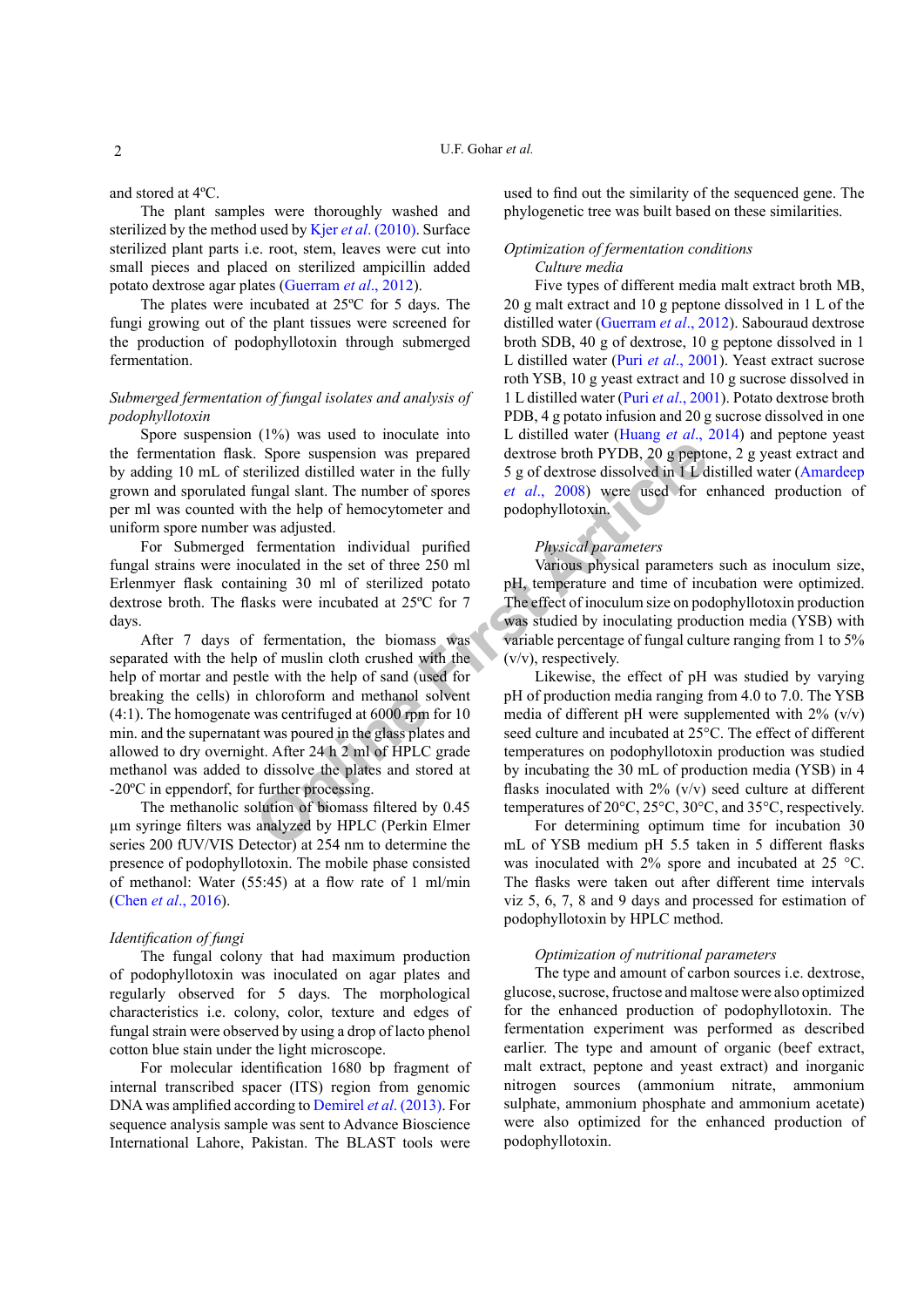## **RESULTS AND DISCUSSION**

#### *Fungal isolates*

Out of 261 fungal isolates 20 were found to have the ability to produce podophyllotoxin ranging from 2.63µg/ ml to 88.0µg/ml (Supplementary Table I). The HPLC analysis demonstrated that the retention time of a single peak (7.55 min) of the chloroform extract is as same as authentic podophyllotoxin (7.55 min) under the same conditions (Supplementary Fig. 1).

One fungal strain P-18 produced 88.14µg/ml of podophyllotoxin. It appeared white and its color turned green when matured, and the velvety colonies grew fast on PDA medium in 5 days (Supplementary Fig. 2). Microscopically chain of single cells conidia was observed, rough walled flask shaped phialides was observed (Supplementary Fig. 3). The morphological characteristics showed maximum similarity with the strain *Penicillium*  sp. For further confirmation, ribotyping and sequence analysis of isolated fungal strain P-18 was performed. The sequence analysis of the strain (P-18) showed that it had the maximum similarity to *Penicillum* sp. *Y34.*

# *Optimum growth conditions*

Table I shows that *Penicillium* sp. P-18 had the highest amount of the podophyllotoxin (98.72µg/ml) produced in YSB, while the lowest amount of the podophyllotoxin (0.003µg/ml) was produced in PYD. Guerram *et al*. (2012) and Xiao *et al*. (2018) used similar media and got the similar results.

**Table I. Effect of different media for the production of podophyllotoxin by** *Penicillium* **sp.** *P18* **under static culture fermentation at optimum pH 5.5 and temperature 25o C.**

| <b>Types of media</b>                  | <b>Concentration of</b><br>podophyllotoxin (µg/ml) |  |  |  |  |  |  |  |
|----------------------------------------|----------------------------------------------------|--|--|--|--|--|--|--|
| Malt extract broth (MB)                | 11.27                                              |  |  |  |  |  |  |  |
| Sabouraud dextrose broth (SDB)         | 23.13                                              |  |  |  |  |  |  |  |
| Yeast extract sucrose broth (YSB)      | 98.72                                              |  |  |  |  |  |  |  |
| Potato dextrose broth (PDB)            | 3.98                                               |  |  |  |  |  |  |  |
| Peptone yeast dextrose broth<br>(PYDB) | 0.5                                                |  |  |  |  |  |  |  |

#### *Optimization of physical parameters*

Figure 2A shows the production podophyllotoxin after prolonging period of fermentation at 25°C from 5 to 10 days. As the time proceeded, the amount of podophyllotoxin increased and finally it reached maximum (98.53µg/ml) in fermentation broth after 7 days of

fermentation. There was a decrease in the production of the podophyllotoxin, which endeded up to 14.56µg/ml after 10 days of incubation. The amount of podophyllotoxin was found to be related with the growth patterns of the fungus i.e log phase to stationary phase. According to Huang *et al*. (2014) the secondary metabolites are often produced around the arrival of stationary phase of growth. Kour *et al*. (2008) reported the high yield of podophyllotoxin after seven days of incubation.









Figure 2B shows the influence of temperature (20 to 35ºC) on podophyllotoxin production in YSB media pH5.5 with 2% spore inoculum. The amount of podophyllotoxin production increased with the increase of temperature. Maximum podophyllotoxin production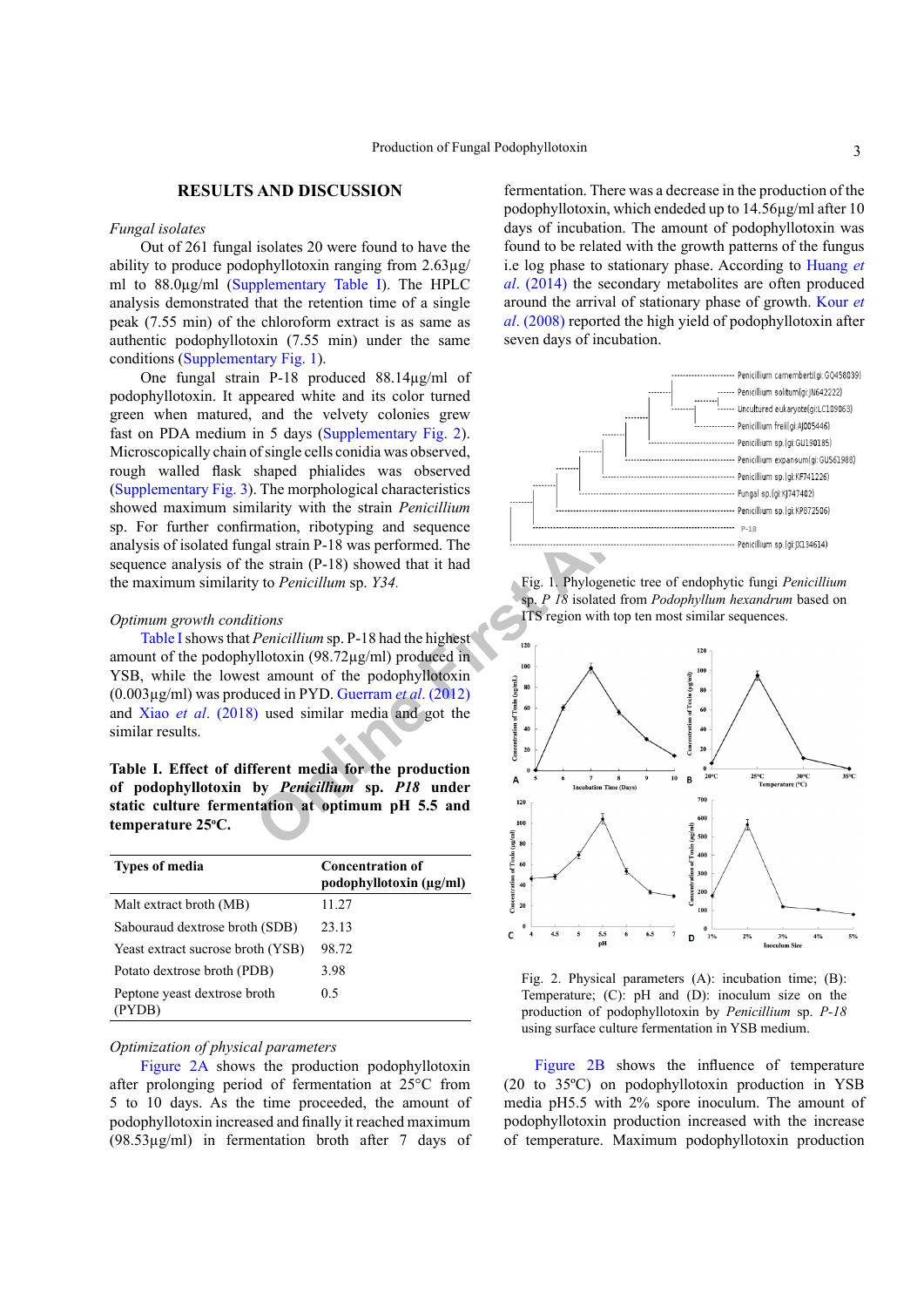(95.09µg/ml) attained at 25ºC. The temperature influences the growth and metabolite production by the organism. If the temperature is higher than the optimal conditions the enzyme activity would decrease hence the final yield of the product is also decreased (Zhao *et al*., 2011). Huang *et al*. (2014) reported 25ºC optimum temperature for the production of podophyllotoxin in PDA media. Zhao *et al*. (2011) used a similar temperature for the production of another secondary metabolite taxol.

Figure 2C shows the amount of podophyllotoxin production by strain *Penicillium* sp. P18 at various pH i.e. 4, 4.5, 5, 5.5, 6, 6.5 and 7. The maximum amount of podophyllotoxin (104.22µg/ml) was produced at pH 5.5 while minimum amount of podophyllotoxin (29.4µg/ml) was produced at pH 7. Bhagat *et al*. (2016) determine the maximum production of secondary metabolites at pH 5.5.

**Example 10**<br> **Online 10**<br> **Online 10**<br> **Online the Secondary metabolites at pH 5.5.<br>
the effect of inoculum size in YSB<br>
of podophyllotoxin (156.23 pg/m)<br>
of podophyllotoxin (18.87 pg/m)<br>
Fig. 3. Effect of different conc** Figure 2D shows the effect of inoculum size in YSB media pH 5.5, on the production of podophyllotoxin at 25ºC. The maximum amount of podophyllotoxin (566.23µg/ml) was produced when 2% of the spore suspension was used while the minimum amount of podophyllotoxin (78.87µg/ ml) was produced with 5% of spore inoculum. Inoculum size had a great impact on the growth of fungal cells. Large inoculum size lead to the production of self-inhibitory substances that can inhibit the germination of the spores (Foster *et al*., 1945; Liu *et al*., 2009; Hornby *et al*., 2004; Gohar, 2013).

# *Optimization of nutritional sources*

Table II shows the effect of carbon, organic nitrogen and inorganic nitrogen on the production of podophyllotoxin. The maximum amount of the podophyllotoxin  $(150\mu g/ml)$ was produced when glucose was used as carbon, peptone as organic nitrogen source and ammonium phosphate as inorganic nitrogen source in the YSB media at optimum pH and temperature i.e., 5.5 and 25ºC, respectively

The amount of glucose that showed the maximum productivity of podophyllotoxin was also optimized. Figure 3A shows the maximum amount of podophyllotoxin (450.92µg/ml) production in the presence of 15% of glucose while the minimum amount of podophyllotoxin, (10.62µg/ml) was produced when 30% glucose, was supplemented to the medium.

For the optimization of concentration of peptone, different concentrations of the peptone ranging from 5 to 25% were used (Fig. 3B). About 517µg/ml podophyllotoxin was produced when 5% peptone was used in the medium. On further increasing the amount of peptone amount of podophyllotoxin decreased and reached 58.76µg/ml when 25% peptone was used.



Fig. 3. Effect of different concentrations of (A) Glucose, (B) Peptone, and (C) Ammonium phosphate on the production of podophyllotoxin by *Penicillium* sp. *P-18* by using surface culture fermentation in YSB medium pH5.5 at 25°C.

**Table II. Effect of different nutrient sources (carbon source, organic nitrogen source and inorganic nitrogen source) for the production of podophyllotoxin by** *Penicillium* **sp.** *P-18* **by using surface culture**  fermentation in YSB medium pH 5.5 at 25 °C.

| <b>Different nutrients sources</b> | <b>Concentration of</b> |  |  |  |  |  |  |  |  |
|------------------------------------|-------------------------|--|--|--|--|--|--|--|--|
|                                    | podophyllotoxin (µg/ml) |  |  |  |  |  |  |  |  |
| <b>Carbon source</b>               |                         |  |  |  |  |  |  |  |  |
| Dextrose                           | 106                     |  |  |  |  |  |  |  |  |
| Glucose                            | 150                     |  |  |  |  |  |  |  |  |
| <b>Sucrose</b>                     | 15.52                   |  |  |  |  |  |  |  |  |
| Fructose                           | 22.47                   |  |  |  |  |  |  |  |  |
| Maltose                            | 10.1                    |  |  |  |  |  |  |  |  |
| Organic nitrogen sources           |                         |  |  |  |  |  |  |  |  |
| <b>Beef</b> extract                | 98.73                   |  |  |  |  |  |  |  |  |
| Malt extract                       | 140                     |  |  |  |  |  |  |  |  |
| Peptone                            | 510                     |  |  |  |  |  |  |  |  |
| Yeast extract                      | 45                      |  |  |  |  |  |  |  |  |
| Inorganic nitrogen sources         |                         |  |  |  |  |  |  |  |  |
| Ammonium nitrate                   | 100                     |  |  |  |  |  |  |  |  |
| Ammonium phosphate                 | 178                     |  |  |  |  |  |  |  |  |
| Ammonium sulphate                  | 520                     |  |  |  |  |  |  |  |  |
| Ammonium acetate                   | 0.53                    |  |  |  |  |  |  |  |  |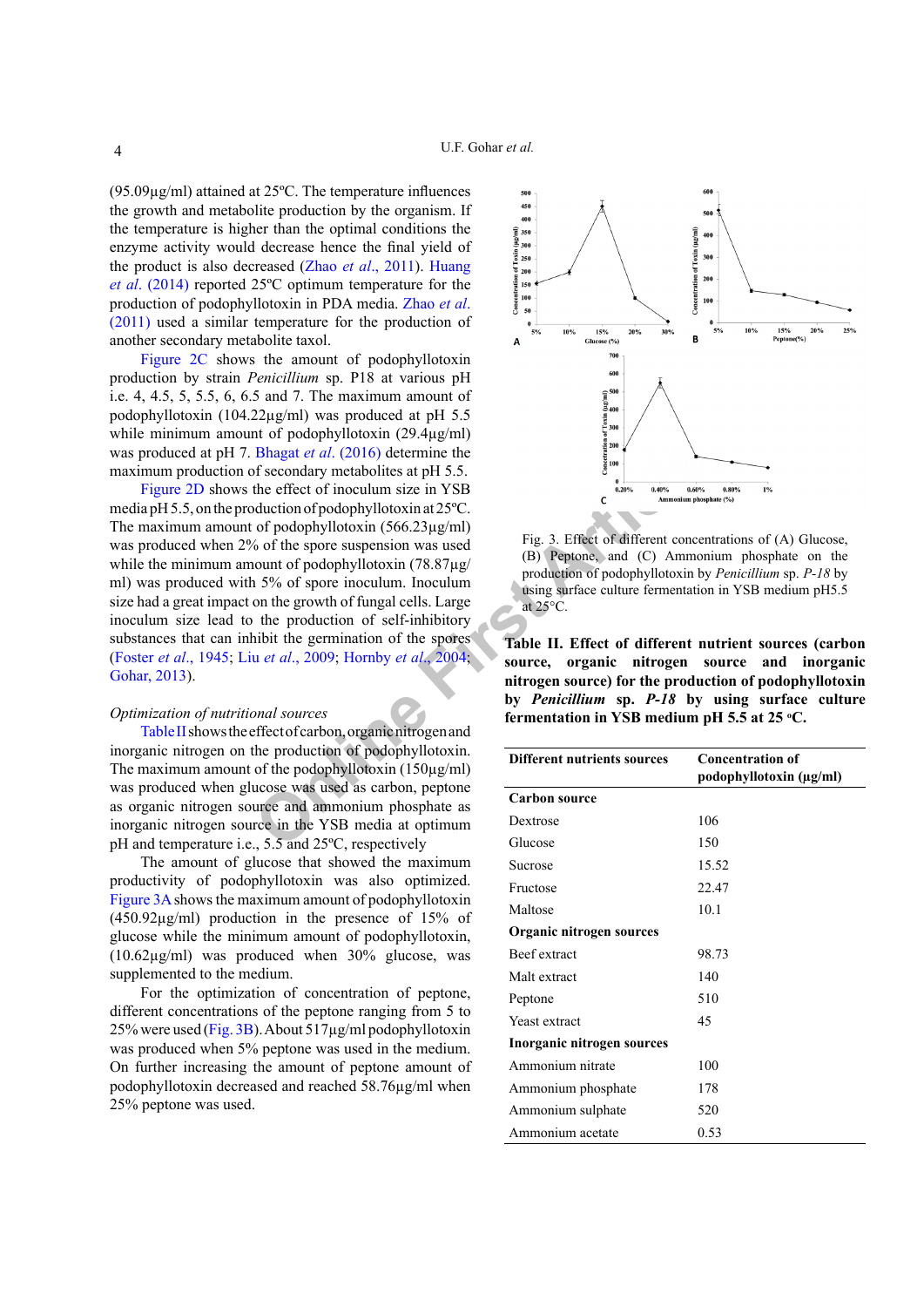To optimize the amount of ammonium phosphate in the culture medium, different amounts of ammonium phosphate (0.2 to 1%) were added into the medium and the fermentation was carried out at optimum conditions (Fig. 3C). The maximum amount of podophyllotoxin (550µg/ml) was produced when 0.40% of the ammonium phosphate was added to the medium, whereas minimum amount of podophyllotoxin was produced in the presence of 1% of the ammonium phosphate i.e., 78.87µg/ml.

Structure of carbon sources from<br>
Optimization of culture pose) to polysaccharide (sucrose, of podophyllotoxin in<br>
production of secondary metabolite. Podophyllum hexandru<br>
2002) reported that the amended Biotechnol. 102:3 Gohar (2013) and Merlin *et al*. (2013) reported that carbon sources like glucose, fructose, lactose and maltose, organic and inorganic nitrogen sources like yeast extract, soy tone, peptone and beef extract in culture medium. could influence the production of primary and secondary metabolites. Structure of carbon sources from monosaccharide (glucose) to polysaccharide (sucrose, maltose) can affect the production of secondary metabolite. Radu and Kqueen (2002) reported that the amended medium that contain glycerol, yeast extract and carbon source enhanced the production and antitumor activity of the product. In the present study, maximum amount of podophyllotoxin was produced when 15% of glucose was used as the carbon source. Nithya and Muthumary (2009) optimized carbon sources and found the similar results for the production of secondary metabolites. Nitrogen is the basic component of amino acids and it is also required for the enzymatic system and biomass formation.

# **CONCLUSION**

It is concluded that endophytic fungus *Penicillium*  sp. P18 isolated from *Podophyllum hexandrum*, was a good producer of podophyllotoxin during submerged fermentation at static conditions. The fungal isolate produced 88.01µg/ml which was enhanced to 6.5 folds (566.23µg/ml) under the optimum conditions of fermentation.

#### *Supplementary material*

There is supplementary material associated with this article. Access the material online at: [https://dx.doi.](https://dx.doi.org/10.17582/journal.pjz/20210401130420) [org/10.17582/journal.pjz/20210401130420](https://dx.doi.org/10.17582/journal.pjz/20210401130420)

## *Statement of conflict of interest*

The authors have declared no conflict of interest.

# **REFERENCES**

Amardeep, K., Abdul, S.S., Suriya, R., Phalisteen, S., Qazi, P.H., Pankaj, S., Ravi, K.K. and Vijeshwar, V., 2008. Isolation and identification of an endophytic strain of *Fusarium oxysporum* producing podophyllotoxin from *Juniperus recurva*. *World J. Microbiol. Biotechnol.,* **24**: 1115–1121. [https://doi.](https://doi.org/10.1007/s11274-007-9582-5) [org/10.1007/s11274-007-9582-5](https://doi.org/10.1007/s11274-007-9582-5)

- Arroo, R., Alfermann, A., Medarde, M., Petersen, M., Pras, N. and Woolley, J., 2002. Plant cell factories as a source for anti-cancer lignans. *Phytochem. Rev.,* **1**: 27-35.<https://doi.org/10.1023/A:1015824000904>
- Bhagat, J., Kaur, A., Kaur, R., Yadav, A., Sharma, V. and Chadha, B., 2016. Cholinesterase inhibitor (Altenuene) from an endophytic fungus *Alternaria alternata*: Optimization, purification and characterization. *J. appl. Microbiol.,* **121**: 1015- 1025.<https://doi.org/10.1111/jam.13192>
- Chattopadhyay, S., Srivastava, A. and Bisaria, V., 2002. Optimization of culture parameters for production of podophyllotoxin in suspension culture of *Podophyllum hexandrum*. *Appl. Biochem. Biotechnol.,* **102**: 381-393. [https://doi.org/10.1385/](https://doi.org/10.1385/ABAB:102-103:1-6:381) ABAB:102-103:1-6:381
- Chen, L., Zhang, Q.Y., Jia, M., Ming, Q.L., Yue, W., Rahman, K., Qin, L.P. and Han. T., 2016. Endophytic fungi with antitumor activities: Their occurrence and anticancer compounds. *Crit. Rev. Microbiol.,* **42**: 454-473.
- Couto, S. and Sanroman, M., 2006. Application of solid-state fermentation to food industry. A review*. J. Fd. Eng*., **76**: 291-302. [https://doi.org/10.1016/j.](https://doi.org/10.1016/j.jfoodeng.2005.05.022) jfoodeng.2005.05.022
	- Demirel, R., Sariozlu, N.Y. and İlhan, S., 2013. Polymerase chain reaction (PCR) identification of terverticillat *Penicillium* isolated from agricultural soils in Eskişehir Province. *Braz. Arch. Biol. Technol.,* **56**: 980-984. [https://doi.org/10.1590/](https://doi.org/10.1590/S1516-89132013005000004) S1516-89132013005000004
	- Eyberger A.L., Dondapati R. and Porter, J.R., 2006. Endophyte fungal isolates from *Podophyllum peltatum* produce podophyllotoxin. *J. Nat. Prod.*, **69:** 1121–1124.<https://doi.org/10.1021/np060174f>
	- Foster, J.W., Daniel, L.E., Woodruff, H.B. and Stokes, J.L., 1945. Microbiological aspects of penicillin V. Conidiospore formation in submerged cultures of *Penicillium notatum*. *J. Bact*., **50**: 365-368. [https://](https://doi.org/10.1128/jb.50.3.365-368.1945) [doi.org/10.1128/jb.50.3.365-368.1945](https://doi.org/10.1128/jb.50.3.365-368.1945)
	- Gohar, U.F., 2013. *Enhanced production and downstream processing of taxol from fungal culture,* Government College Lahore.
	- Gordaliza, M., Castro, M.D., Miguel del Corral, J. and Feliciano, A.S., 2000. Antitumor properties of podophyllotoxin and related compounds. *Curr. Pharm. Des.,* **6**: 1811-1839. [https://doi.](https://doi.org/10.2174/1381612003398582) [org/10.2174/1381612003398582](https://doi.org/10.2174/1381612003398582)
- Gordaliza, M., del Corral, J.M.M., Castro, M.A.,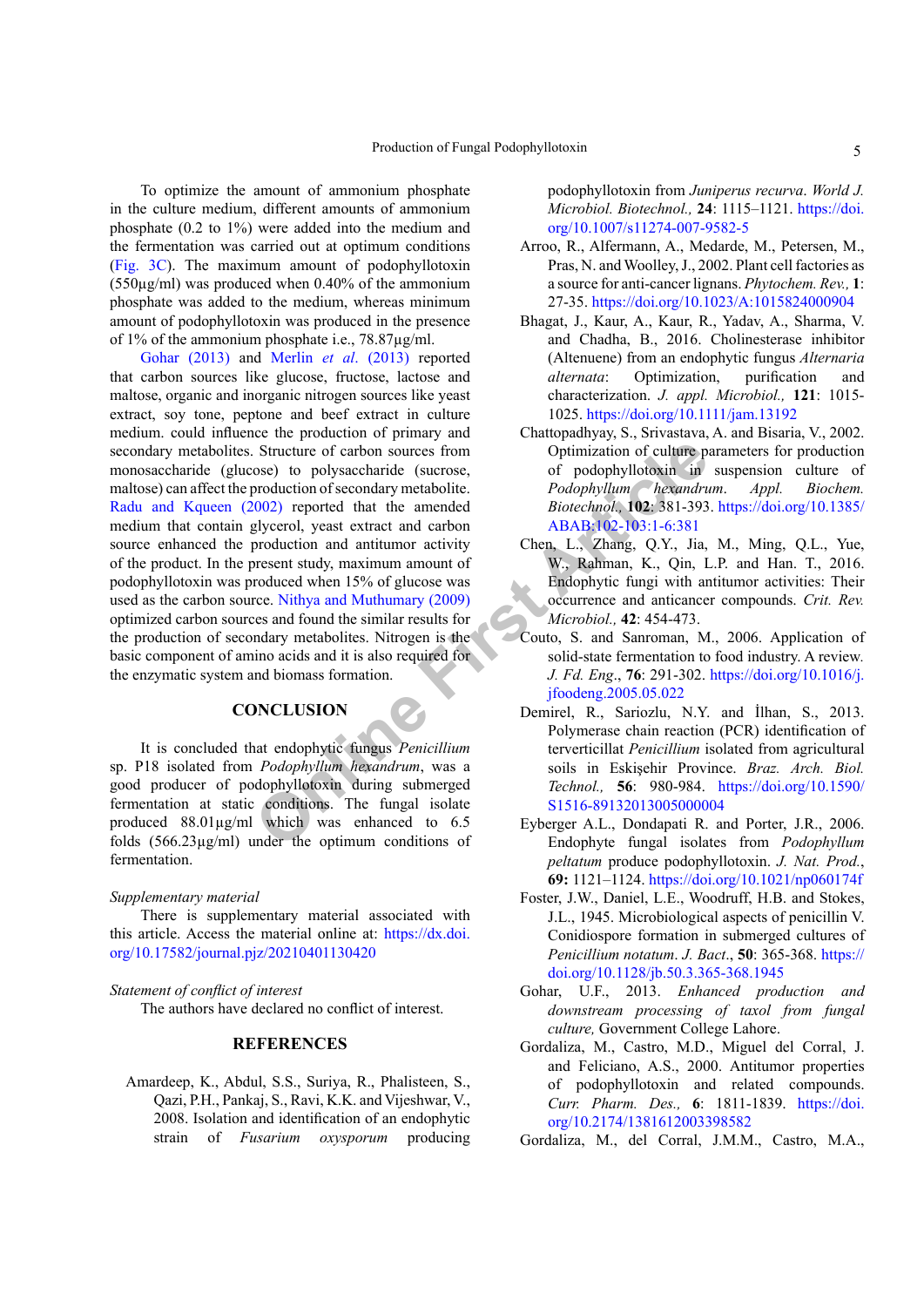Garcia, P.A.G. and Feliciano, A.S., 2001. Cytotoxic cyclolignans related to podophyllotoxin. *I Farmacol.,* **56**: 297-304. [https://doi.org/10.1016/](https://doi.org/10.1016/S0014-827X(01)01030-8) [S0014-827X\(01\)01030-8](https://doi.org/10.1016/S0014-827X(01)01030-8)

- Guerram, M., Jiang, Z.Z. and Zhang, L.Y., 2012. Podophyllotoxin, a medicinal agent of plant origin: Past, present and future. *Chinese J. nat. Med.,* **10**: 161-169. [https://doi.org/10.3724/](https://doi.org/10.3724/SP.J.1009.2012.00161) [SP.J.1009.2012.00161](https://doi.org/10.3724/SP.J.1009.2012.00161)
- Hadley, G. and Harrold, C., 1958. The sporulation of *Penicillium notatum* westling in submerged liquid culture I. The effect of calcium and nutrients on sporulation intensity*. J. exp. Bot.,* **9**: 408-417. <https://doi.org/10.1093/jxb/9.3.408>
- **EXECUTE:** C.C., Treves, D.S. and Nickerson, BMC Complemen[t](https://doi.org/10.1007/s10295-009-0598-8) [A](https://doi.org/10.1007/s10295-009-0598-8)lternoculum size effect in dimorphic doi.org/10.1186/1472-688<br>
Ulular control of yeast-mycelium Liu, K., Ding, X., Deng, B.<br> *Ceratocystis ulmi Appl. environ.* I Hornby, J.M., Jacobitz-Kizzier, S.M., McNeel, D.J., Jensen, E.C., Treves, D.S. and Nickerson, K.W., 2004. Inoculum size effect in dimorphic fungi: Extracellular control of yeast-mycelium dimorphism in *Ceratocystis ulmi*. *Appl. environ. Microbiol.,* **70**: 1356-1359. https://doi.org/10.1128/ [AEM.70.3.1356-1359.2004](https://doi.org/10.1128/AEM.70.3.1356-1359.2004)
- Huang, J.X., Zhang, J., Zhang, X.R., Zhang, K., Zhang, X. and He, X.R., 2014. *Mucor fragilis* as a novel source of the key pharmaceutical agents podophyllotoxin and kaempferol. *Pharmaceut. Biol.,* **52**: 1237-1243. https://doi.org/10.3109/1388 [0209.2014.885061](https://doi.org/10.3109/13880209.2014.885061)
- Huang, Y., Wang, J., Li, G., Zheng, Z. and Su, W., 2001. Antitumor and antifungal activities in endophytic fungi isolated from pharmaceutical plants *Taxus mairei*, *Cephalataxus fortunei* and *Torreya grandis*. *FEMS Immunol. med. Microbiol.,* **31**: 163- 167. https://doi.org/10.1111/j.1574-695X.2001. [tb00513.x](https://doi.org/10.1111/j.1574-695X.2001.tb00513.x)
- Jackson, D.E. and Dewick, P.M., 1984. Aryltetralin lignans from *Podophyllum hexandrum* and *Podophyllum peltatum*. *Phytochemistry,* **23**: 1147-1152. [https://doi.org/10.1016/S0031-](https://doi.org/10.1016/S0031-9422(00)82628-X) [9422\(00\)82628-X](https://doi.org/10.1016/S0031-9422(00)82628-X)
- Kjer, J., Debbab, A., Aly, A.H., and Proksch, P., 2010. Methods for isolation of marine-derived endophytic fungi and their bioactive secondary products. *Nat. Prot.,* **5**: 479–490. [https://doi.org/10.1038/](https://doi.org/10.1038/nprot.2009.233) [nprot.2009.233](https://doi.org/10.1038/nprot.2009.233)
- Kour, A., Shawl, A.S., Rehman, S., Sultan, P., Qazi, P.H., Suden, P., Khajuria, R.K. and Verma, V., 2008. Isolation and identification of an endophytic strain of *Fusarium oxysporum* producing podophyllotoxin from *Juniperus recurva*. *World J. Microbiol. Biotechnol.,* **24**: 1115-1121. [https://doi.](https://doi.org/10.1007/s11274-007-9582-5) [org/10.1007/s11274-007-9582-5](https://doi.org/10.1007/s11274-007-9582-5)
- Kumar, P., Pal, T., Sharma, N., Kumar, V., Sood,

H. and Chauhan, R.S., 2015. Expression analysis of biosynthetic pathway genes vis-àvis podophyllotoxin content in *Podophyllum hexandrum* Royle. *Protoplasma,* **252**: 1253-1262. <https://doi.org/10.1007/s00709-015-0757-x>

- Kumari, A., Singh, D. and Kumar, S., 2017. Biotechnological interventions for harnessing podophyllotoxin from plant and fungal species: current status, challenges, and opportunities for its commercialization. *Crit. Rev. Biotechnol.,* **37**: 739- 753. [https://doi.org/10.1080/07388551.2016.12285](https://doi.org/10.1080/07388551.2016.1228597) [97](https://doi.org/10.1080/07388551.2016.1228597)
- Li, M., Zhou, L., Yang, D., Li, T. and Li, W., 2012. Biochemical composition and antioxidant capacity of extracts from *Podophyllum hexandrum* rhizome. *BMC Complement. Altern. Med.,* **12**: 263. [https://](https://doi.org/10.1186/1472-6882-12-263) [doi.org/10.1186/1472-6882-12-263](https://doi.org/10.1186/1472-6882-12-263)
- Liu, K., Ding, X., Deng, B. and Chen, W., 2009. Isolation and characterization of endophytic taxolproducing fungi from *Taxus chinensis. J. indust. Microbiol. Biotechnol.,* **36**: 1171-1177. [https://doi.](https://doi.org/10.1007/s10295-009-0598-8) org/10.1007/s10295-009-0598-8
- MacRae, W.D. and Towers, G.N., 1984. Biological activities of lignans. *Phytochemistry,* **23**: 1207-1220. [https://doi.org/10.1016/S0031-9422\(00\)80428-8](https://doi.org/10.1016/S0031-9422(00)80428-8)
- Merlin, J.N., Christhudas, I., Kumar, P.P. and Agastian, P., 2013. Optimization of growth and bioactive metabolite production: *Fusarium solani*. *Asian J. Pharm. clin. Res.,* **6**: 98-103. [https://](https://innovareacademics.in/journals/index.php/ajpcr/article/view/288) [innovareacademics.in/journals/index.php/ajpcr/](https://innovareacademics.in/journals/index.php/ajpcr/article/view/288) article/view/288
- Nadeem, M., Ram, M., Alam, P., Ahmad, M.M., Mohammad, A., Al-Qurainy, F., Khan, S. and Abdin, M.Z., 2012. *Fusarium solani*, P1, a new endophytic podophyllotoxin-producing fungus from roots of *Podophyllum hexandrum*. *Afr. J. Microbiol. Res.,* **6**: 2493-2499. <https://doi.org/10.5897/AJMR11.1596>
- Nithya, K. and Muthumary, J., 2009. Growth studies of *Colletotrichum gloeosporioides* (Penz.) Sacc-a taxol producing endophytic fungus from *Plumeria acutifolia*. *Ind. J. Sci. Technol.,* **6**: 14-19. [https://](https://doi.org/10.17485/ijst/2009/v2i11.10) [doi.org/10.17485/ijst/2009/v2i11.10](https://doi.org/10.17485/ijst/2009/v2i11.10)
- Puri, S.C., Nazir, A., Chawla, R., Arora, R., Riyazul-Hasan, S., Amna, T., Ahmed, B., Verma, V., Singh, S and Sagar, R., 2006. The endophytic fungus *Trametes hirsuta* as a novel alternative source of podophyllotoxin and related aryl tetralin lignans. *J. Biotechnol.,* **122**: 494-510. [https://doi.](https://doi.org/10.1016/j.jbiotec.2005.10.015) [org/10.1016/j.jbiotec.2005.10.015](https://doi.org/10.1016/j.jbiotec.2005.10.015)
- Radu, S. and Kqueen, C.Y., 2002. Preliminary screening of endophytic fungi from medicinal plants in Malaysia for antimicrobial and antitumor activity.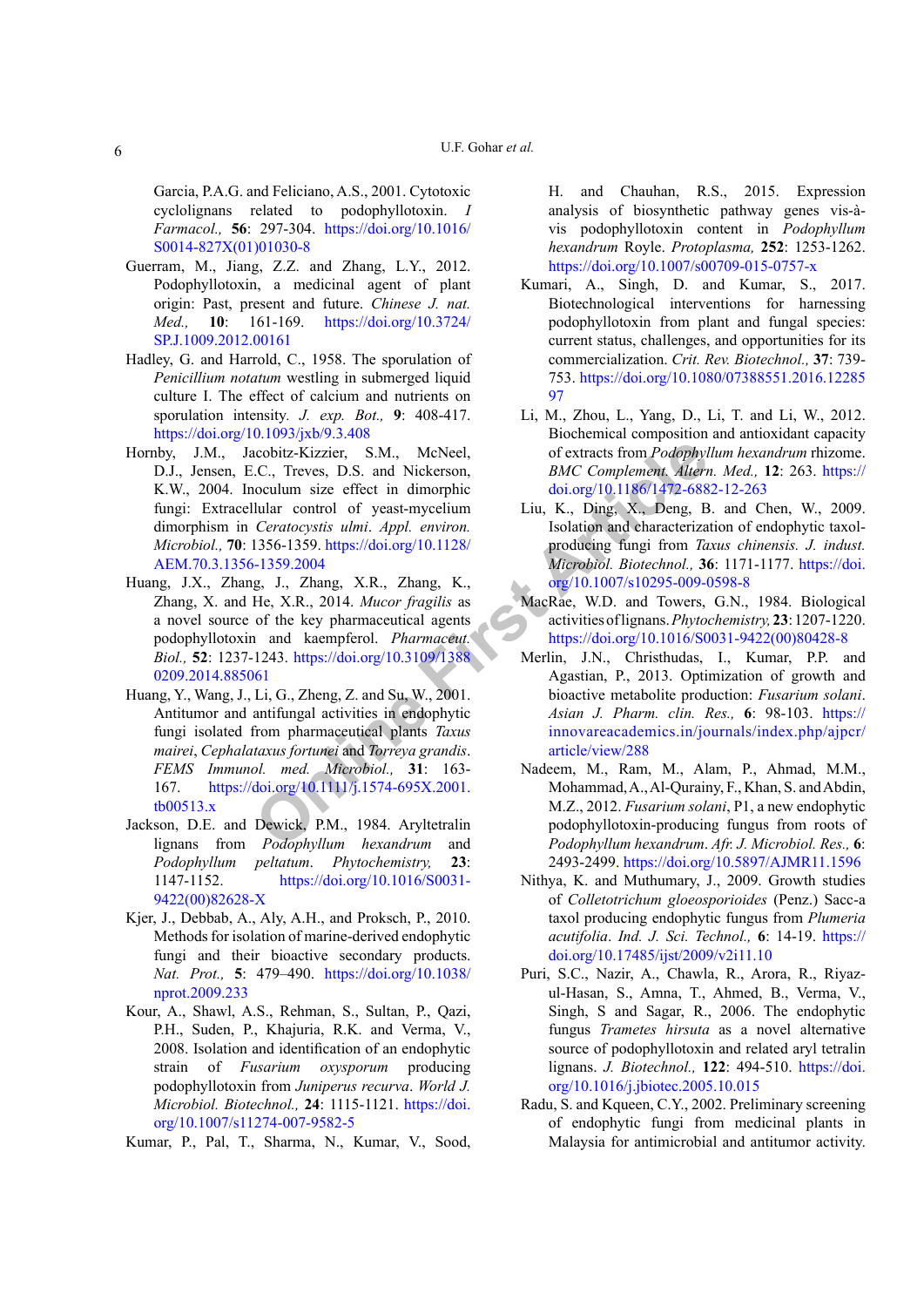*Missouri J. Mathemat. Sci.,* **9**: 23. [https://www.](https://www.ncbi.nlm.nih.gov/pubmed/22844221) [ncbi.nlm.nih.gov/pubmed/22844221](https://www.ncbi.nlm.nih.gov/pubmed/22844221)

- Rajesh, M., Sivanandhan, G., Jeyaraj, M., Chackravarthy, R., Manickavasagam, M., Selvaraj, N. and Ganapathi, A., 2014a. An efficient in vitro system for somatic embryogenesis and podophyllotoxin production in *Podophyllum hexandrum* Royle. *Protoplasma,* **251**: 1231-1243. <https://doi.org/10.1007/s00709-014-0632-1>
- Rao, S.R. and Ravishankar, G., 2002. Plant cell cultures: Chemical factories of secondary metabolites. *Biotechnol. Adv.,* **20**: 101-153. [https://doi.](https://doi.org/10.1016/S0734-9750(02)00007-1) [org/10.1016/S0734-9750\(02\)00007-1](https://doi.org/10.1016/S0734-9750(02)00007-1)
- Righelato, R.C., Trinci, A.P.J., Pirt, S.J. and Peat, A., 1968. The influence of maintenance energy and growth rate on the metabolic activity, morphology and conidiation of *Penicillium chrysogenum*. *J. Gen. Microbiol.,* **50**: 399-412. https://doi. [org/10.1099/00221287-50-3-399](https://doi.org/10.1099/00221287-50-3-399)
- Roncal, T. and Ugalde, U., 2003. Conidiation induction in *Penicillium. Res. Microbiol.,* **154**: 539-546. [https://doi.org/10.1016/S0923-2508\(03\)00168-2](https://doi.org/10.1016/S0923-2508(03)00168-2)
- **Online First [Artic](https://doi.org/10.1038/s41598-018-24313-2)le** Sivanandhan, G., Arun, M., Mayavan, S., Rajesh, M., Jeyaraj, M., Dev, G.K., Manickavasagam, M.,

Selvaraj, N. and Ganapathi, A., 2012. Optimization of elicitation conditions with methyl jasmonate and salicylic acid to improve the productivity of withanolides in the adventitious root culture of *Withania somnifera* (L.) Dunal. *Appl. Biochem. Biotechnol.,* **168**: 681-696. [https://doi.org/10.1007/](https://doi.org/10.1007/s12010-012-9809-2) [s12010-012-9809-2](https://doi.org/10.1007/s12010-012-9809-2)

- Stierle, A., Strobel, G., Stierle, D., Grothaus, P. and Bignami, G., 1995. The search for a taxol-producing microorganism among the endophytic fungi of the Pacific yew, *Taxus brevifolia. J. nat. Prod.,* **58**: 1315-1324.<https://doi.org/10.1021/np50123a002>
- Xiao, M.T., Yaqin, Z., Xiao-lei, Z., Hua, X.X., Wei, Y., Li-li, H., Hong-zhen, T. and Li-ying, Y., 2018. Diversity and bioactive potential of culturable fungal endophytes of *Dysosma versipellis*, a rare medicinal plant endemic to China. *Sci. Rep. Nat. Pub. Group,* **8**: 1-9. [https://doi.org/10.1038/](https://doi.org/10.1038/s41598-018-24313-2) s41598-018-24313-2
- Zhao, K., Li, Z., Ge, N., Li, X., Wang, X. and Zhou, D., 2011. Investigation of fermentation conditions and optimization of medium for taxol production from taxol producing fungi. *J. med. Pl. Res.,* **5**: 6528- 6535.<https://doi.org/10.5897/JMPR11.663>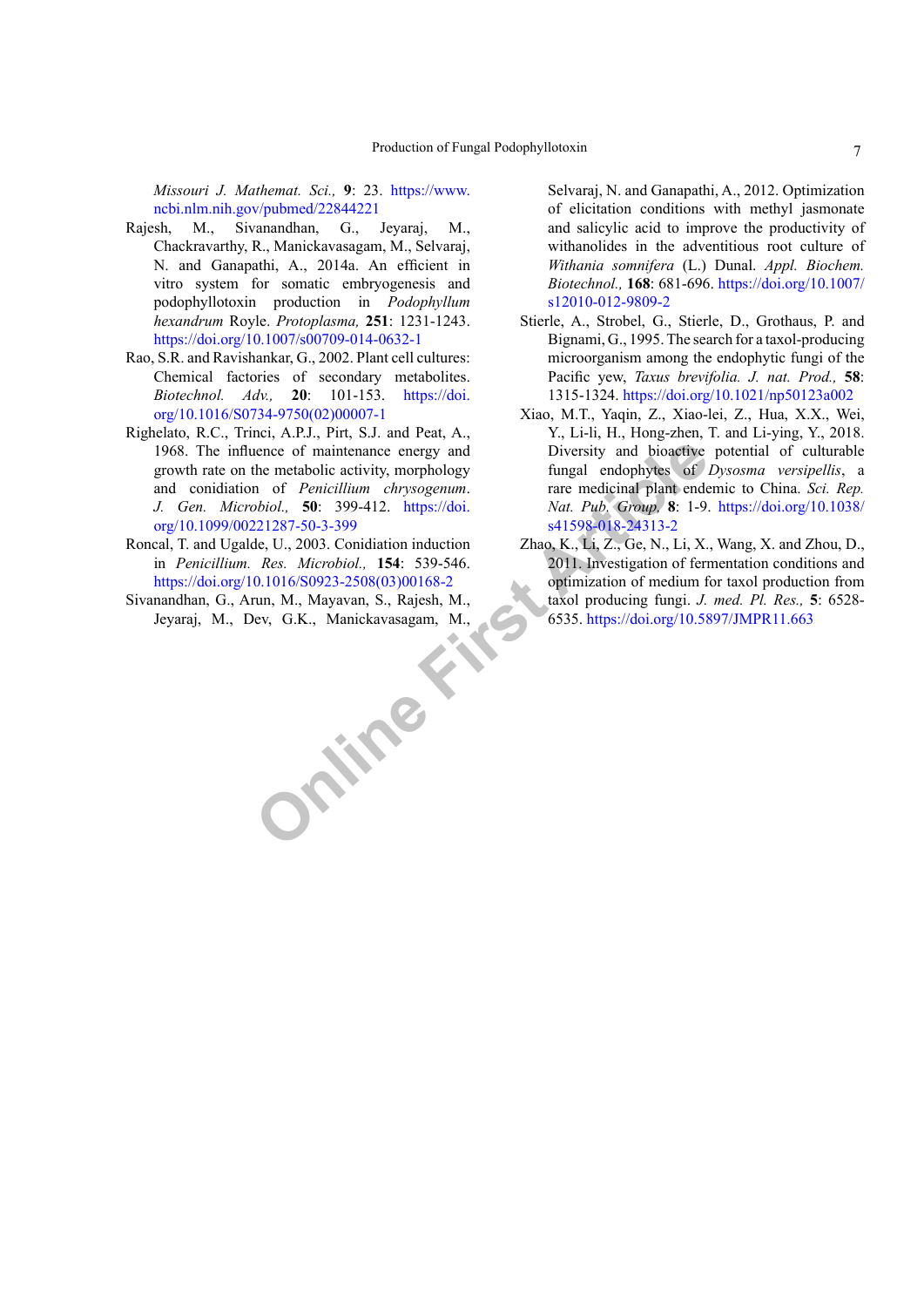**Supplementary Material**

# **Optimum Conditions for Enhanced Production of Podophyllotoxin from** *Penicillium* **sp. Isolated from Khanspur, Pakistan**



**Umar Farooq Gohar, Attia Majeed, Bushra Muneer\* and Hamid Mukhtar**

*Institute of Industrial Biotechnology, Government College University, Lahore, Pakistan 54000.*

**Supplementary Table I. Isolation and screening of the fungal isolate for the production of podophyllotoxin through surface culture fermentation.**

| No. of<br>samples | Fungal<br>isolates | <b>Amount of Podophyllotoxin</b><br>produced (µg/ml) |                                           |
|-------------------|--------------------|------------------------------------------------------|-------------------------------------------|
| $MR-1$            | $P*-15$            | 10.799                                               | А                                         |
|                   | $P-16$             | 7.64                                                 | $30^{10}_{0}$<br>$-5887$<br>78888<br>3.87 |
|                   | $P-18$             | 88.14                                                |                                           |
|                   | $P-8$              | 54.0                                                 |                                           |
|                   | $P-1$              | 3.8                                                  |                                           |
|                   | $P-2$              | 7.31                                                 |                                           |
|                   | $P-3$              | 5.68                                                 | B                                         |
| $MR-2$            | $P-13$             | 1.67                                                 |                                           |
|                   | $P-12$             | 2.63                                                 | Supplementary Fig.<br>HPI<br>1.           |
| $MR-4$            | $P-5$              | 49.77                                                | podophyllotoxin (A) Standard (B)          |
|                   | $P-7$              | 14.71                                                |                                           |
| $KH-2$            | $P-4$              | 0.043                                                |                                           |
|                   | $P-6$              | 0.65                                                 |                                           |
|                   | $P-17$             | 3.64                                                 |                                           |
| KH-3              | $P-19$             | 7.9                                                  |                                           |
|                   | $P-9$              | 6.14                                                 |                                           |
|                   | $P-10$             | 12.8                                                 |                                           |
| $MK-1$            | $P-20$             | 22.05                                                |                                           |
|                   | $P-14$             | 3.64                                                 |                                           |
| $MK-3$            | $P-11$             | 21.92                                                |                                           |
|                   |                    |                                                      |                                           |

\*MR, Murree; KH, Khanspur; MK, Mushkpuri. \*P stands for podophyllotoxin.

Corresponding author: bushramuneer11@yahoo. co.uk, dr.bushramuneer@gcu.edu.pk 0030-9923/2022/0001-0001 \$ 9.00/0 Copyright 2022 Zoological Society of Pakistan

| 1000    | $-0.88$ |       | <b>부 두위의 부원</b> |        |                           | $\overline{\mathcal{B}}$ |         | $-46\sigma$ |                  | $-564$  |         | $\mathfrak{a}_{29}^-$ |     | 7.97 |             | $-8.66$ |         | $\alpha_{\rm B}$ |
|---------|---------|-------|-----------------|--------|---------------------------|--------------------------|---------|-------------|------------------|---------|---------|-----------------------|-----|------|-------------|---------|---------|------------------|
| Α       |         |       |                 |        |                           |                          |         |             |                  |         |         |                       |     |      |             |         |         |                  |
| $-0.89$ |         | 58977 | $-100$          | $-225$ | $7.88$<br>$7.28$<br>$7.7$ | $-3.60$                  | $-4.14$ | $-461$      | $\textbf{-}5.38$ | $-5.79$ | $-6.51$ |                       | 757 |      | $\sim 0.67$ | $-8.96$ | $-9.22$ | <b>G</b>         |
| B       |         |       |                 |        |                           |                          |         |             |                  |         |         |                       |     |      |             |         |         |                  |

Supplementary Fig. 1. HPLC chromatogram of podophyllotoxin (A) Standard (B) Sample.



Supplementary Fig. 2. Colony of isolated fungal strain P-18.